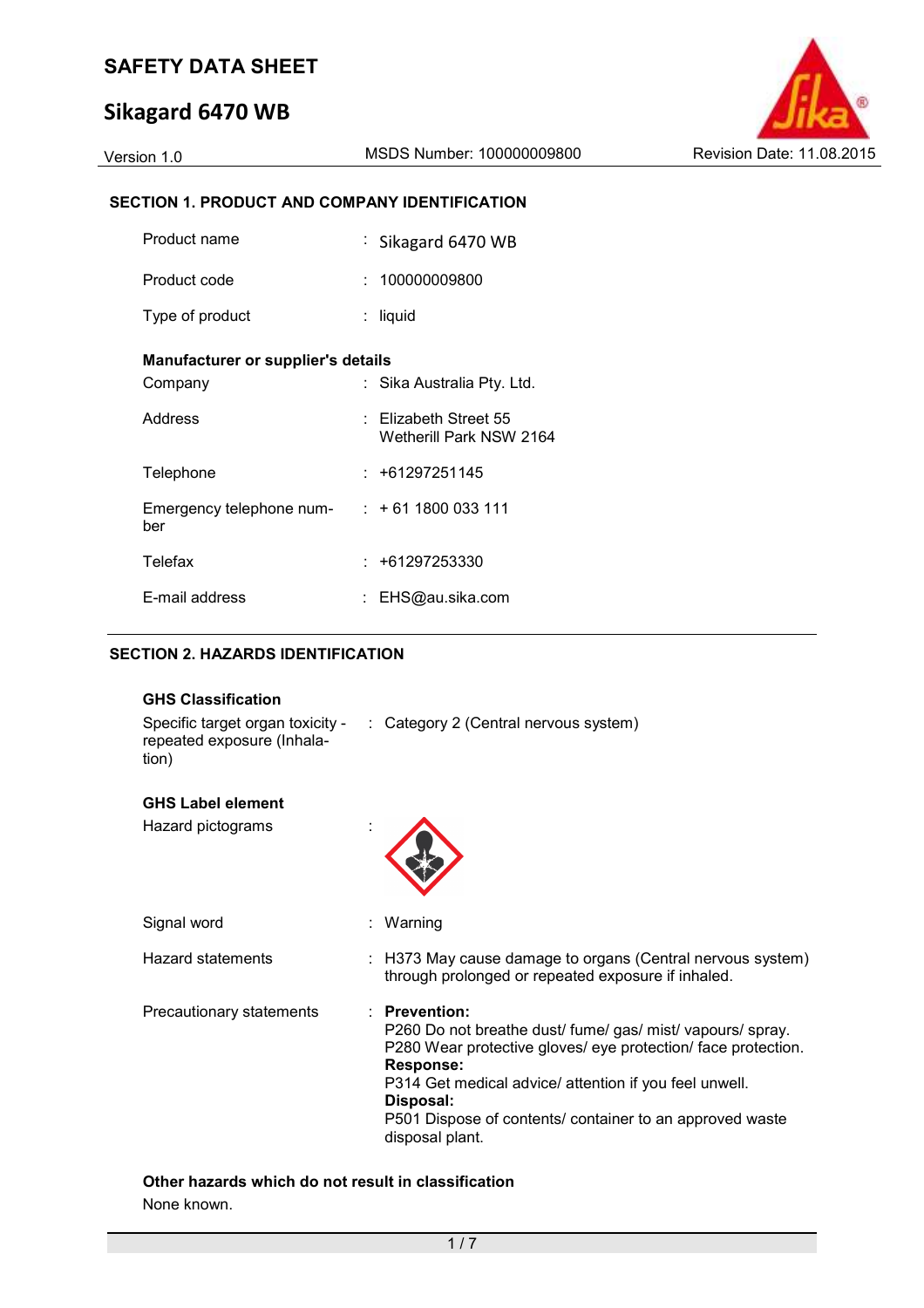# **Sikagard 6470 WB**



#### **SECTION 3. COMPOSITION/INFORMATION ON INGREDIENTS**

Substance / Mixture : Mixture

| <b>Hazardous components</b> |                    |
|-----------------------------|--------------------|
| l Chamical Nama             | $\cap$ $\triangle$ |

| Chemical Name                                | S-No.      | Concentration (%) |
|----------------------------------------------|------------|-------------------|
| I solvent naphtha (petroleum), medium aliph. | 64742-88-7 | 10                |

#### **SECTION 4. FIRST AID MEASURES**

| General advice                                                    | : Move out of dangerous area.<br>Consult a physician.<br>Show this safety data sheet to the doctor in attendance.                                                                                                 |
|-------------------------------------------------------------------|-------------------------------------------------------------------------------------------------------------------------------------------------------------------------------------------------------------------|
| If inhaled                                                        | : Move to fresh air.                                                                                                                                                                                              |
| In case of skin contact                                           | : Take off contaminated clothing and shoes immediately.<br>Wash off with soap and plenty of water.                                                                                                                |
| In case of eye contact                                            | : Remove contact lenses.<br>Keep eye wide open while rinsing.<br>If eye irritation persists, consult a specialist.                                                                                                |
| If swallowed                                                      | : Clean mouth with water and drink afterwards plenty of water.<br>Do not give milk or alcoholic beverages.<br>Never give anything by mouth to an unconscious person.                                              |
| Most important symptoms<br>and effects, both acute and<br>delayed | : No known significant effects or hazards.<br>See Section 11 for more detailed information on health effects<br>and symptoms.<br>May cause damage to organs through prolonged or repeated<br>exposure if inhaled. |
| Notes to physician                                                | : Treat symptomatically.                                                                                                                                                                                          |

#### **SECTION 5. FIREFIGHTING MEASURES**

| Suitable extinguishing media                     | : Use extinguishing measures that are appropriate to local cir-<br>cumstances and the surrounding environment. |
|--------------------------------------------------|----------------------------------------------------------------------------------------------------------------|
| Hazardous combustion prod-<br>ucts               | : No hazardous combustion products are known                                                                   |
| Specific extinguishing meth-<br>ods              | : Standard procedure for chemical fires.                                                                       |
| Special protective equipment<br>for firefighters | : In the event of fire, wear self-contained breathing apparatus.                                               |

### **SECTION 6. ACCIDENTAL RELEASE MEASURES**

Personal precautions, protec- : Use personal protective equipment.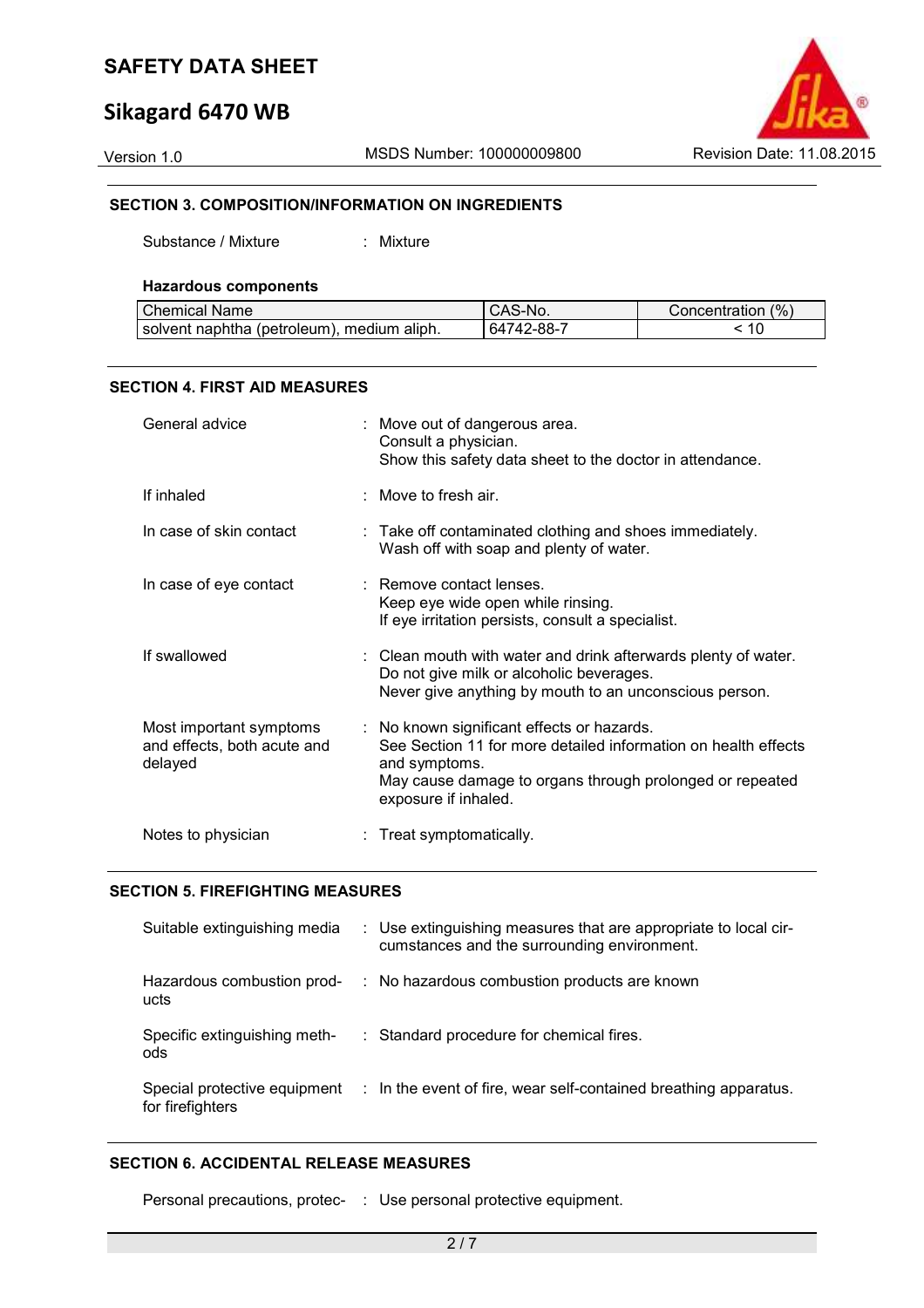# **Sikagard 6470 WB**

| Version 1.0                                              | MSDS Number: 100000009800                                                                                                                                        | Revision Date: 11.08.2015 |
|----------------------------------------------------------|------------------------------------------------------------------------------------------------------------------------------------------------------------------|---------------------------|
| tive equipment and emer-<br>gency procedures             | Deny access to unprotected persons.                                                                                                                              |                           |
| Environmental precautions                                | : Try to prevent the material from entering drains or water<br>courses.                                                                                          |                           |
| Methods and materials for<br>containment and cleaning up | : Soak up with inert absorbent material (e.g. sand, silica gel,<br>acid binder, universal binder, sawdust).<br>Keep in suitable, closed containers for disposal. |                           |

 $\bullet$ 

## **SECTION 7. HANDLING AND STORAGE**

| fire and explosion          | Advice on protection against : Normal measures for preventive fire protection.                                                                                                                                                                                                   |
|-----------------------------|----------------------------------------------------------------------------------------------------------------------------------------------------------------------------------------------------------------------------------------------------------------------------------|
| Advice on safe handling     | : Avoid exceeding the given occupational exposure limits (see<br>section 8).<br>For personal protection see section 8.<br>Smoking, eating and drinking should be prohibited in the ap-<br>plication area.<br>Follow standard hygiene measures when handling chemical<br>products |
| Hygiene measures            | : Handle in accordance with good industrial hygiene and safety<br>practice.<br>When using do not eat or drink.<br>When using do not smoke.<br>Wash hands before breaks and at the end of workday.                                                                                |
| Conditions for safe storage | : Keep container tightly closed in a dry and well-ventilated<br>place.<br>Containers which are opened must be carefully resealed and<br>kept upright to prevent leakage.<br>Store in accordance with local regulations.                                                          |

## **SECTION 8. EXPOSURE CONTROLS/PERSONAL PROTECTION**

#### **Components with workplace control parameters**

Contains no substances with occupational exposure limit values.

### **Personal protective equipment**

| Respiratory protection | : Use respiratory protection unless adequate local exhaust<br>ventilation is provided or exposure assessment demonstrates<br>that exposures are within recommended exposure guidelines.<br>The filter class for the respirator must be suitable for the max-<br>imum expected contaminant concentration<br>(gas/vapour/aerosol/particulates) that may arise when han-<br>dling the product. If this concentration is exceeded, self-<br>contained breathing apparatus must be used. |
|------------------------|-------------------------------------------------------------------------------------------------------------------------------------------------------------------------------------------------------------------------------------------------------------------------------------------------------------------------------------------------------------------------------------------------------------------------------------------------------------------------------------|
| Hand protection        | : Chemical-resistant, impervious gloves complying with an ap-<br>proved standard should be worn at all times when handling<br>chemical products if a risk assessment indicates this is nec-                                                                                                                                                                                                                                                                                         |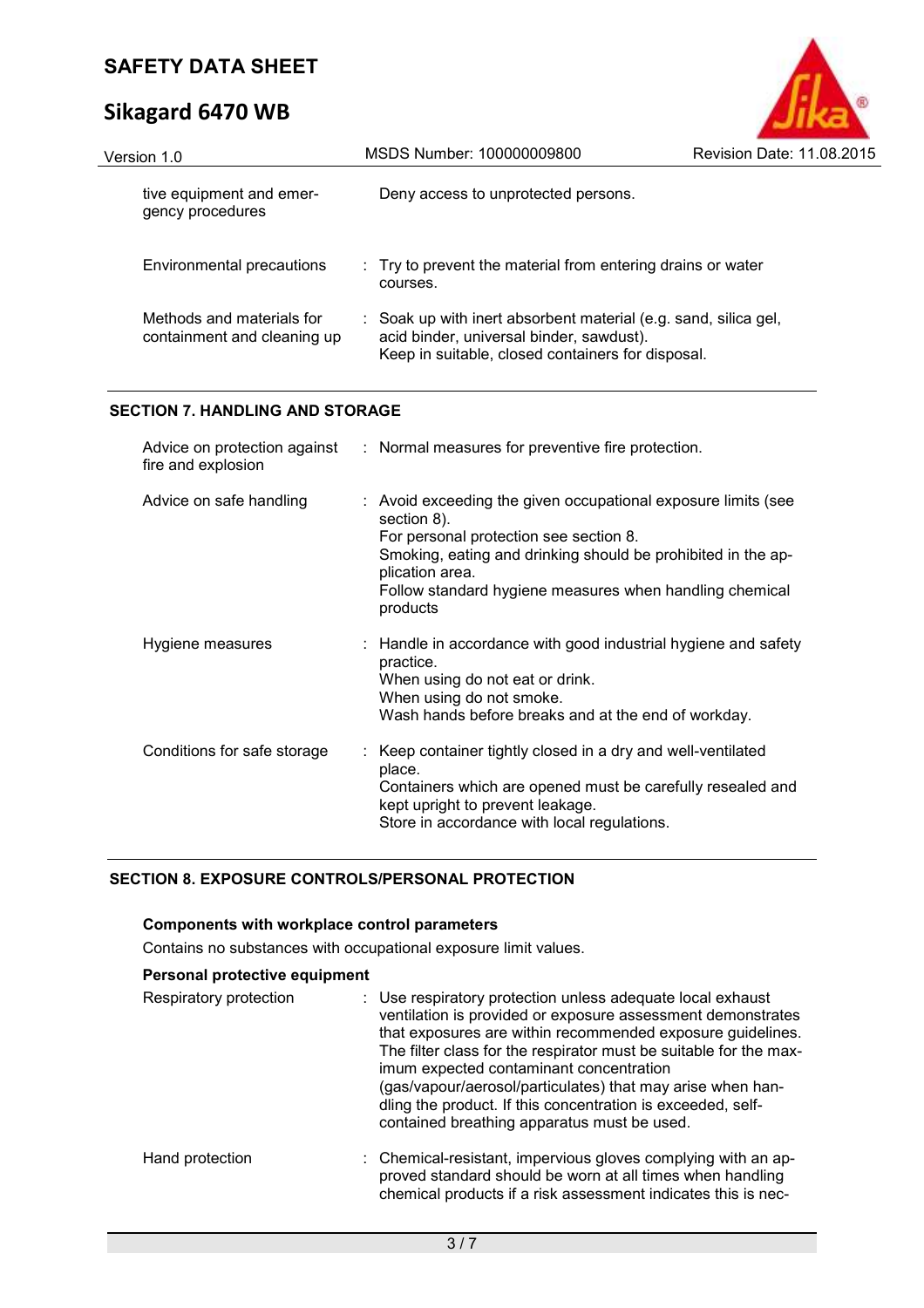# **Sikagard 6470 WB**

| Version 1.0              | MSDS Number: 100000009800                                                                                                                            | Revision Date: 11.08.2015 |
|--------------------------|------------------------------------------------------------------------------------------------------------------------------------------------------|---------------------------|
|                          | essary.                                                                                                                                              |                           |
| Eye protection           | : Safety eyewear complying with an approved standard should<br>be used when a risk assessment indicates this is necessary.                           |                           |
| Skin and body protection | : Choose body protection in relation to its type, to the concen-<br>tration and amount of dangerous substances, and to the spe-<br>cific work-place. |                           |
|                          |                                                                                                                                                      |                           |

# **SECTION 9. PHYSICAL AND CHEMICAL PROPERTIES**

| Appearance                                 | İ. | liquid                            |
|--------------------------------------------|----|-----------------------------------|
| Colour                                     |    | various                           |
| Odour                                      | t  | mild                              |
| Odour Threshold                            |    | No data available                 |
| pH                                         |    | No data available                 |
| Melting point/range / Freezing<br>point    |    | : No data available               |
| Boiling point/boiling range                | ÷  | No data available                 |
| Flash point                                |    | No data available                 |
| Evaporation rate                           |    | No data available                 |
| Flammability (solid, gas)                  |    | No data available                 |
| Upper explosion limit                      |    | No data available                 |
| Lower explosion limit                      |    | No data available                 |
| Vapour pressure                            |    | No data available                 |
| Relative vapour density                    | t  | No data available                 |
| Density                                    |    | ca. 1.08 g/cm3 (20 °C (68 °F) ()) |
| Solubility(ies)<br>Water solubility        |    | No data available                 |
| Solubility in other solvents               | ÷  | No data available                 |
| Partition coefficient: n-<br>octanol/water | ÷  | No data available                 |
| Auto-ignition temperature                  |    | No data available                 |
| Decomposition temperature                  | ÷. | No data available                 |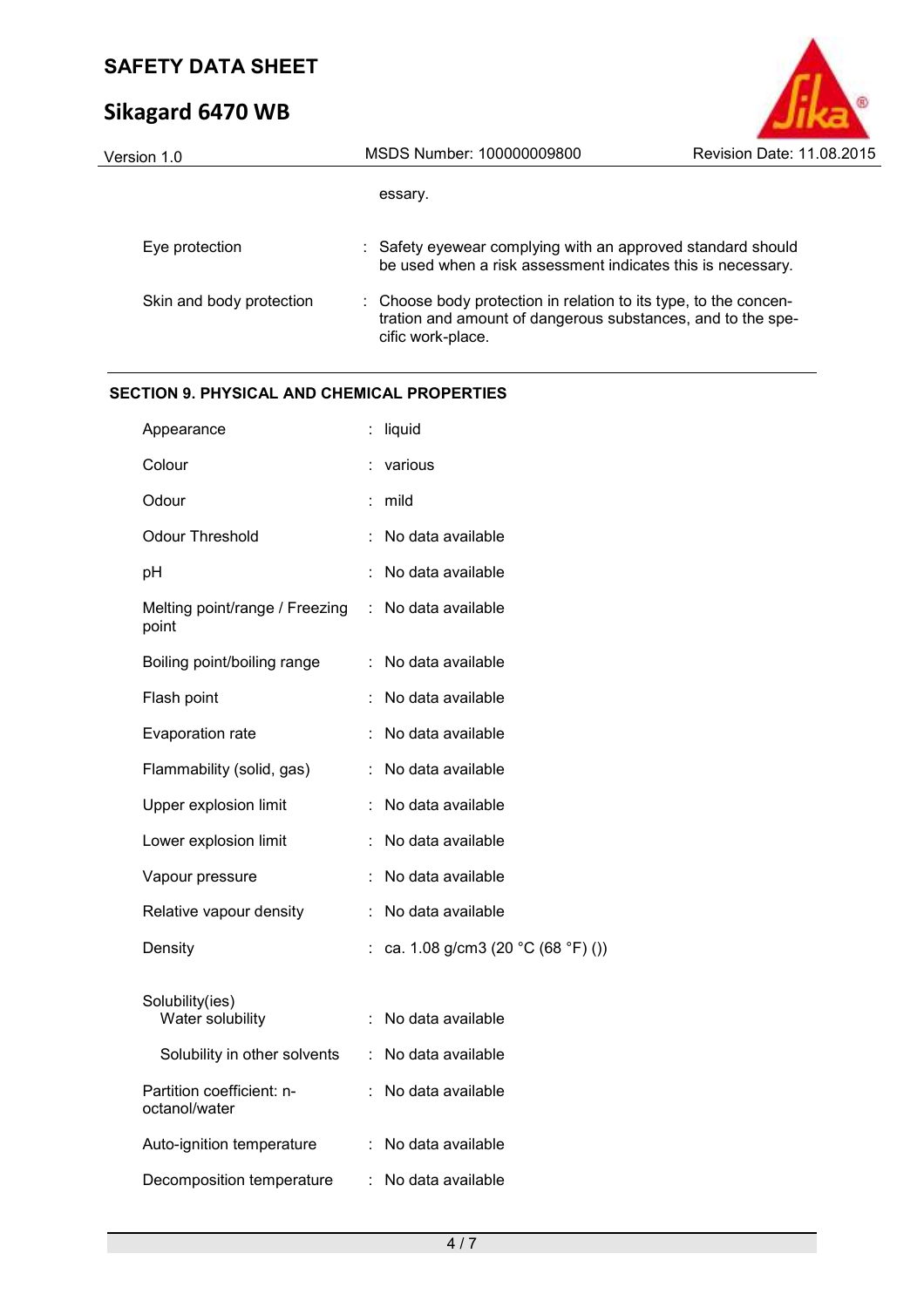# **Sikagard 6470 WB**

| MSDS Number: 100000009800      | Revision Date: 11.08.2015 |
|--------------------------------|---------------------------|
| $\therefore$ No data available |                           |
| $\therefore$ No data available |                           |
| $\therefore$ No data available |                           |
| $\therefore$ No data available |                           |
|                                |                           |

#### **SECTION 10. STABILITY AND REACTIVITY**

| Reactivity                              | : No dangerous reaction known under conditions of normal use. |
|-----------------------------------------|---------------------------------------------------------------|
| Chemical stability                      | $\therefore$ The product is chemically stable.                |
| Possibility of hazardous reac-<br>tions | : Stable under recommended storage conditions.                |
| Conditions to avoid                     | $\therefore$ No data available                                |
| Incompatible materials                  | $\therefore$ No data available                                |

### **SECTION 11. TOXICOLOGICAL INFORMATION**

#### **Acute toxicity**

No data available

#### **Skin corrosion/irritation**

Not classified based on available information.

#### **Serious eye damage/eye irritation**

Not classified based on available information.

#### **Respiratory or skin sensitisation**

Skin sensitisation: Not classified based on available information. Respiratory sensitisation: Not classified based on available information.

#### **Chronic toxicity**

#### **Germ cell mutagenicity**

Not classified based on available information.

#### **Carcinogenicity**

Not classified based on available information.

#### **Reproductive toxicity**

Not classified based on available information.

#### **STOT - single exposure**

Not classified based on available information.

#### **STOT - repeated exposure**

May cause damage to organs (Central nervous system) through prolonged or repeated exposure if inhaled.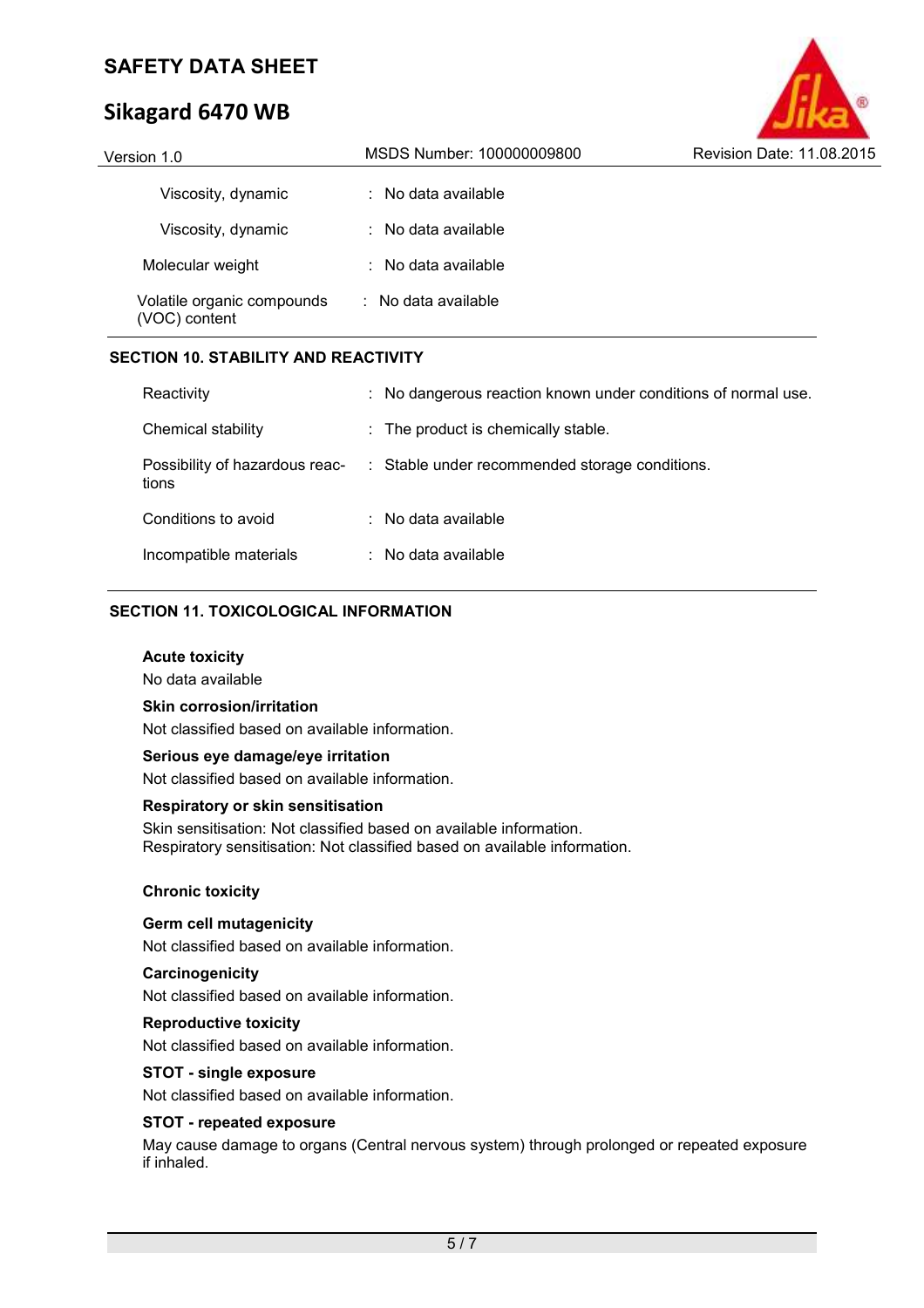# **Sikagard 6470 WB**



#### **Aspiration toxicity**

Not classified based on available information.

#### **SECTION 12. ECOLOGICAL INFORMATION**

| <b>Ecotoxicity</b><br>No data available                                                                     |
|-------------------------------------------------------------------------------------------------------------|
| Persistence and degradability<br>No data available                                                          |
| <b>Bioaccumulative potential</b><br>No data available                                                       |
| <b>Mobility in soil</b><br>No data available                                                                |
| Other adverse effects                                                                                       |
| <b>Product:</b><br>Additional ecological infor-<br>: There is no data available for this product.<br>mation |

### **SECTION 13. DISPOSAL CONSIDERATIONS**

| <b>Disposal methods</b> |                                                                                                                                        |
|-------------------------|----------------------------------------------------------------------------------------------------------------------------------------|
| Waste from residues     | : Do not contaminate ponds, waterways or ditches with chemi-<br>cal or used container.<br>Send to a licensed waste management company. |
| Contaminated packaging  | : Empty remaining contents.<br>Dispose of as unused product.<br>Do not re-use empty containers.                                        |

### **SECTION 14. TRANSPORT INFORMATION**

**International Regulation IATA-DGR** Not dangerous goods **IMDG-Code** Not dangerous goods **Transport in bulk according to Annex II of MARPOL 73/78 and the IBC Code**  Not applicable for product as supplied. **National Regulations** 

**ADG** Not dangerous goods

#### **SECTION 15. REGULATORY INFORMATION**

**Safety, health and environmental regulations/legislation specific for the substance or mixture**